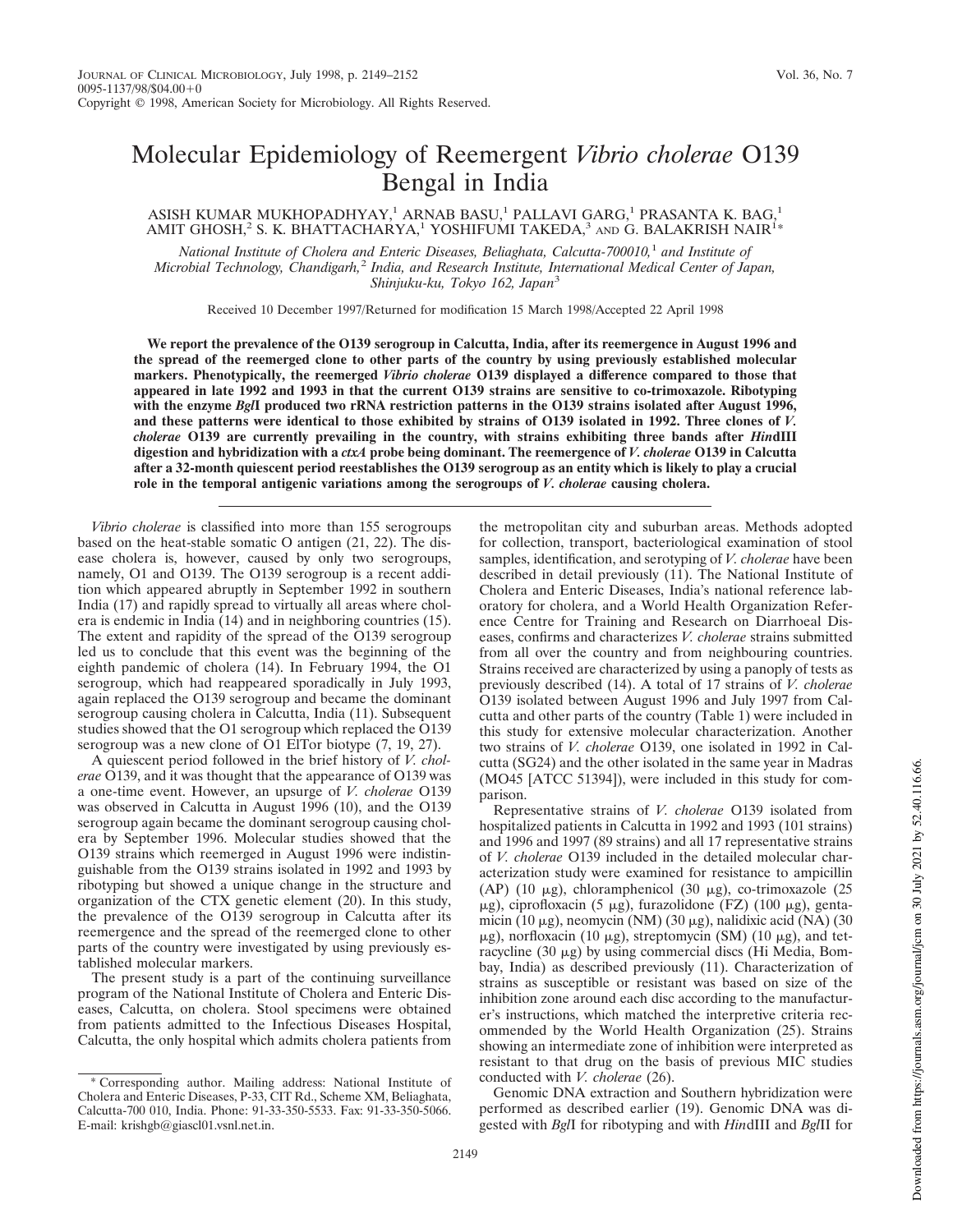| Strain no.        | Place of isolation | Region          | Antibiogram    | Restriction pattern <sup>a</sup> of CTX genetic element | Ribotype <sup>b</sup> |
|-------------------|--------------------|-----------------|----------------|---------------------------------------------------------|-----------------------|
| AS258             | Calcutta           | Eastern         | AP-FZ-NM-SM    | <i>HindIII:</i> 14.0, 9.0, 7.2; <i>BgIII:</i> 23.0      | 3a                    |
| MD1               | Midnapur           | Eastern         | AP-FZ-NM-SM    | HindIII: 14.0, 9.0, 7.2; BgIII: 23.0                    | 5a                    |
| MD3               | Midnapur           | Eastern         | AP-FZ-NM-SM    | <i>HindIII:</i> 14.0, 9.0, 7.2; <i>BgIII:</i> 23.0      | 3a                    |
| <b>NPO549</b>     | Nagpur             | Deccan          | AP-FZ-NM-SM    | <i>HindIII:</i> 14.0, 9.0, 7.2; <i>BgIII:</i> 23.0      | 3a                    |
| YO29              | Yavatmal           | Deccan          | AP-FZ-SM       | <i>HindIII:</i> 14.0, 9.0, 7.2; <i>BgIII:</i> 23.0      | 3a                    |
| MO585             | Madras             | <b>Southern</b> | AP-FZ-NM-SM    | <i>HindIII:</i> 14.0, 9.0, 7.2                          | 3a                    |
| <b>NPO554</b>     | Nagpur             | Deccan          | $AP$ -FZ-SM    | <i>HindIII:</i> 14.0, 9.0, 7.2                          | 3a                    |
| <b>NPO564</b>     | Nagpur             | Deccan          | AP-FZ-NM-SM    | HindIII: 14.0, 9.0, 7.2                                 | 3a                    |
| YO30              | Yavatmal           | Deccan          | AP-FZ-SM       | <i>HindIII:</i> 14.0, 9.0, 7.2                          | 3a                    |
| SO <sub>58</sub>  | Sewagram           | Deccan          | AP-FZ-SM       | <i>HindIII:</i> 14.0, 9.0, 7.2                          | 3a                    |
| APO <sub>16</sub> | Amravati           | Deccan          | AP-FZ-NM-SM    | <i>HindIII:</i> 14.0, 9.0, 7.2                          | 3a                    |
| VO82              | Vellore            | <b>Southern</b> | AP-FZ-NA-SM    | HindIII: 20.0; BgIII: 8.2, 7.2                          | 3a                    |
| VO83              | Vellore            | <b>Southern</b> | AP-FZ-NA-SM    | HindIII: 20.0; BgIII: 8.2, 7.2                          | 3a                    |
| PO42              | Pune               | Western         | AP-FZ-NA-SM    | HindIII: 20.0; Bg/II: 8.2, 7.2                          | 5a                    |
| WSO <sub>10</sub> | Solapur            | Deccan          | AP-FZ-NA-SM    | HindIII: 20.0; Bg/II: 8.2, 7.2                          | 5a                    |
| BOM <sub>6</sub>  | Bombay             | Western         | AP-FZ-NM-NA-SM | <i>HindIII: 15; BgIII: 7.2</i>                          | 5a                    |
| MO579             | Madras             | Southern        | AP-FZ-SM       | HindIII: 15                                             | 3a                    |
|                   |                    |                 |                |                                                         |                       |

| TABLE 1. Antibiogram and RFLP analyses of the CTX genetic element of the 17 clinical V, cholerae O139 strains isolated from different |  |  |  |  |  |
|---------------------------------------------------------------------------------------------------------------------------------------|--|--|--|--|--|
| parts of India after September 1996                                                                                                   |  |  |  |  |  |

*<sup>a</sup>* Restriction enzyme and sizes (in kilobases) of the fragments of the CTX genetic element of *V. cholerae* O139 which hybridized with the *ctxA* gene probe. *b* Ribotype designations are the same as those of Popovic et al. (16).

CTX restriction fragment length polymorphism (RFLP) following the manufacturer's instructions (Boehringer Mannheim GmbH, Mannheim, Germany). Digested fragments were separated by agarose gel electrophoresis (0.8% gel) and Southern hybridized on nylon membrane (Hybond-N<sup>+</sup>, Amersham Life Science, Little Chalfont, Buckinghamshire, England). The rRNA gene probe was a 7.5-kb *Bam*HI fragment of pKK3535, which is a pBR322-derived plasmid containing an *Escherichia coli* rRNA operon consisting of one copy each of the genes coding for 5S rRNA, 16S rRNA, 23S rRNA, and tRNA<sup>GIu</sup> (5). The gene probe for cholera toxin was a 0.5-kb *Eco*RI fragment of pCVD27, which is a pBR325-derived plasmid containing an *Xba*I-*Cla*I fragment representing 94% of the gene encoding the A subunit of cholera toxin (*ctxA*) cloned with *Eco*RI linkers (9). Labelling of the probes, hybridization, and detection of the bands were performed with the ECL detection system (Amersham Life Science) and Kodak Biomax Film (Eastman Kodak Co., Rochester, N.Y.).

The monthly incidence of *V. cholerae* O1 and O139 in patients admitted to the Infectious Diseases Hospital, Calcutta, from January 1996 to December 1997 is shown in Fig. 1. The resurgence of *V. cholerae* O139 in Calcutta began in August 1996, and by September 1996, the O139 serogroup dominated over the O1 serogroup after a lapse of 32 months. After September 1996, O139 strains were also received from different parts of the country. The O139 serogroup dominated until September 1997. From October to December 1997, the O1 serogroup again became the dominant serogroup associated with cholera in Calcutta.

Comparison of the drug resistance patterns between O139 strains isolated in 1992 and 1993 and those isolated in 1996 and 1997 showed that the strains from 1996 and 1997 were suscep-



FIG. 1. Monthly isolation of various serogroups of *V. cholerae* from patients hospitalized because of acute secretory diarrhea at the Infectious Diseases Hospital, Calcutta, from January 1996 to December 1997 (J to D, respectively).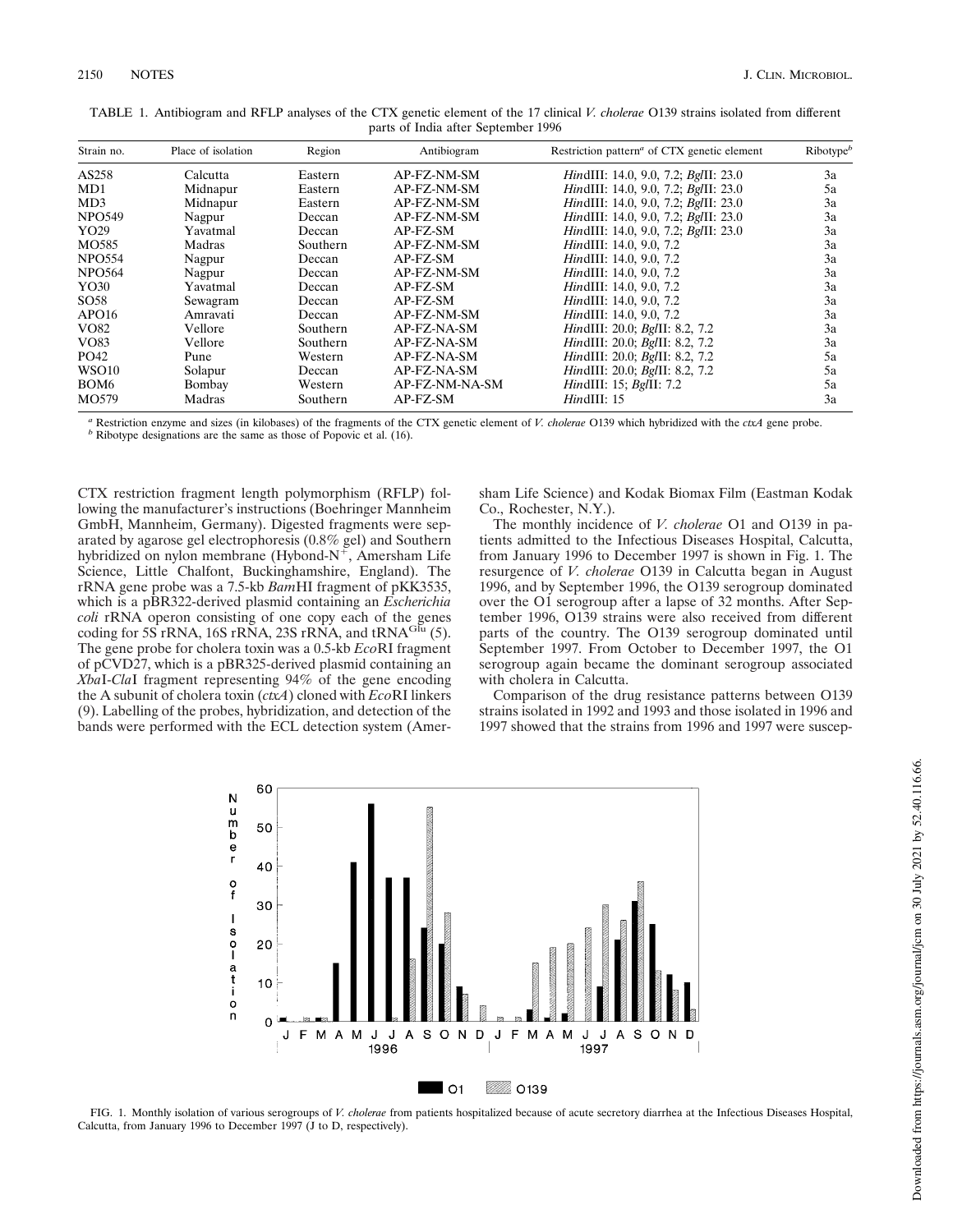tible to co-trimoxazole, unlike the O139 strains from 1992 and 1993, which were resistant to this drug, corroborating our previous observation (10). Interestingly, the O139 strains isolated in 1996 and 1997 are becoming increasingly resistant to ampicillin and neomycin but increasingly susceptible to chloramphenicol and, to a certain extent, streptomycin. The drug resistance pattern of the O139 strains isolated from different parts of the country was similar to the drug resistance pattern of the newly emerged O139 strains in Calcutta with the exception of five strains which were additionally resistant to nalidixic acid (Table 1).

Ribotyping with the enzyme *Bgl*I produced two distinct rRNA restriction patterns in the O139 strains isolated after August 1996 which were similar to the ribotype patterns of the O139 strains isolated in 1992 and 1993 and were designated as 3a and 5a by Popovic et al. (16). The ribotypes 3a and 5a differed from each other by a single 6-kb band. Southern blot analysis of *Hin*dIII-digested genomic DNA of 11 of the 17 O139 strains showed that three bands of 14, 9, and 7.2 kb hybridized with the *ctxA* probe, as reported previously (20). The strains demonstrating this pattern were widely distributed in the country and dominated in the eastern and Deccan regions in India. Two other *Hin*dIII patterns, one in which a 15-kb fragment (shown by two strains) and one in which a 20-kb fragment (shown by four strains) hybridized with the *ctxA* probe, were found sporadically among strains from Southern and Western regions and from a single place in the Deccan region (Table 1). The *Hin*dIII digest showing the 15-kb fragment resembled the pattern shown by SG24 and MO45, the O139 strains which appeared in 1992 (data not shown).

We further analyzed representative strains showing the three different *Hin*dIII patterns with *Bgl*II to understand the structure of the CTX genetic element. Strains which showed three bands after *Hin*dIII digestion showed a single band of about 23 kb when digested with *Bgl*II and probed with *ctxA*, indicating that in these strains the *Bgl*II site resides outside the CTX genetic element, which corroborates our earlier findings (20). Southern blot hybridization of *Bgl*II-digested genomic DNA by using a *ctxA* probe of a representative strain which gave the 15-kb band upon *Hin*dIII digestion showed a single fragment of 7.2 kb. This indicates the presence of a single copy of the CTX genetic element. Southern blot hybridization of *Bgl*II-digested genomic DNA of representative strains which showed a 20-kb *Hin*dIII fragment with a *ctxA* probe demonstrated two fragments of 7.2 and 8.2 kb. This indicates that in these strains there is a tandem duplication of the CTX genetic element.

Until September 1997, the O139 serogroup dominated as the causal serogroup of cholera among hospitalized patients admitted to the Infectious Diseases Hospital, Calcutta. As shown previously (20), the recent O139 strains show substantial reorganization in the structure of the CTX genetic element compared to the 1992 and 1993 O139 strains. In this study, we exploited the unusual *Hin*dIII RFLP of the CTX genetic element of strains of the reemergent O139 serogroup to monitor the spread of this clone to other parts of India. From the results, it is clear that strains of O139 exhibiting three bands after *Hin*dIII digestion of the genomic DNA and subsequently hybridized with *ctxA* probe constitute the dominant O139 clone currently prevailing in the country. This new O139 clone appears to have originated in Calcutta because the representative strain (MO579) of O139 isolated after September 1996 in Madras showed a single 15-kb band after *Hin*dIII digestion, while the representative 1997 Madras strain (MO585) showed three bands like those shown by the Calcutta O139 strains after *Hin*dIII digestion. Therefore, it appears that the new O139

clone may have spread from Calcutta to Madras, which is in contrast to the 1992 situation, when O139 spread from Madras to Calcutta (14, 17).

This study also shows that O139 strains similar to a 1992 clone of O139, which showed a single band of around 15 kb after *Hin*dIII digestion, are prevalent in certain areas, like Bombay. Further restriction analysis with *Bgl*II revealed that this strain had only a single copy of the CTX genetic element. In the 1992 epidemic strains of O139, most strains had two tandemly duplicated copies of the CTX genetic element, while in some a single copy of the element was detected (3, 24). The strains BOM6 and MO579, therefore, appear to be remnants of the O139 clone from 1992 and 1993, which continue to prevail in or represent areas where the new O139 clone has not yet spread. A third *Hin*dIII restriction pattern among O139 strains from Vellore, Pune, and Solapur, India, was observed. Although in these strains there was a duplication of the CTX genetic element, as evident from *Bgl*II digestion, the *Hin*dIII 20-kb band does not resemble the 1992 O139 pattern. Therefore, it is evident that three clones of *V. cholerae* O139 are currently prevailing in the country, with strains exhibiting three bands after *Hin*dIII digestion being dominant.

Phenotypically, the reemerged *V. cholerae* O139 displayed a difference compared to those that appeared in late 1992 and 1993 in that the current O139 strains are sensitive to co-trimoxazole. There was an apparent correlation between antibiogram and *Hin*dIII restriction patterns of the CTX genetic element in the O139 strains examined in this study. The dominant antibiogram of O139 strains displaying three bands after *Hin*dIII digestion and hybridization with a *ctxA* probe was AP-FZ-NM-SM or AP-FZ-SM, while the prominent antibiogram of O139 strains displaying a single 20- or 15-kb *Hin*dIII band was AP-FZ-NA-SM (Table 1). Careful scrutiny of data on multidrug resistance of *V. cholerae* over the past few years indicates that the recent rapid changes being witnessed may be a consequence of the rapid changes in drug resistance of *V. cholerae* (12). In fact, at the time of the genesis of the O139 serogroup, two principal features which distinguished O139 from O1 ElTor strains were the novel O139 serogroup antigen and the distinct pattern of antibiotic resistance  $(1, 17)$ . While examining the spread of the novel clone of O1 ElTor, we recently observed that the emergence of a new clone of *V. cholerae* O1 was preceded by a change in the antibiogram (2).

Although there were differences in the antibiogram and CTX RFLP between the O139 strains isolated in 1992 and 1993 and in 1996 and 1997, the ribotypes displayed by these temporally spaced-out O139 strains were similar to the ribotypes of the strains isolated in 1992 and 1993. No new ribotype was detected in this study. In contrast, in Bangladesh, differences in ribotypes of O139 strains isolated between 1993 and 1996 have been reported (8, 16). Despite the geographical proximity of and the movement of population between Calcutta and Bangladesh, the epidemiology of cholera can be quite different in the two areas and may be dependent on, among other things, ecological conditions. An outstanding example was the reappearance of the classical biotype of *V. cholerae* in 1983 in Bangladesh (18). The classical biotype of *V. cholerae* O1, however, did not spread to Calcutta or to any other areas where cholera is endemic in India. Within Bangladesh itself, there appears to be a selective distribution of biotypes, with the classical biotype clustering in the southern region while the ElTor biotype prevails in the other regions (23).

The reemergence of *V. cholerae* O139 in Calcutta after a 32-month quiescent period reestablishes the O139 serogroup as an entity which is likely to play a crucial role in the temporal